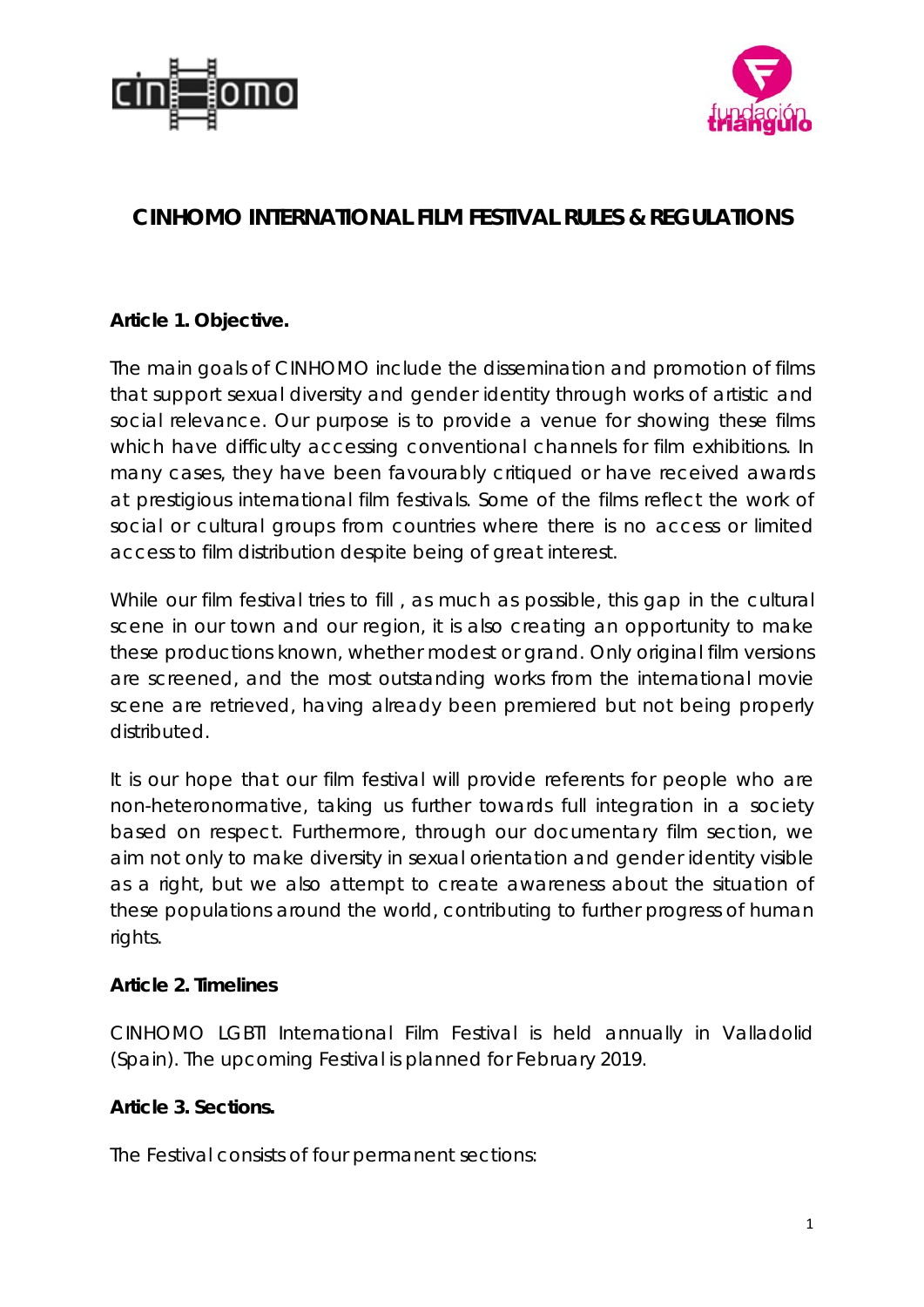



**a.** PREMIERE SECTION, will offer an overview of the current global film industry, screening feature fiction films not yet released commercially in Castilla y León.

**b.** KALEIDOSCOPE SECTION, will feature films that in spite of being products of artistic relevance and quality, and having already been shown in commercial venues in our country, have not been given the attention, distribution accessibility, or the distinction they deserve on our screens.

**c.** JEWELS SECTION, aimed at bringing back and promoting benchmark films from the history of cinema that feature, more or less explicitly, LGBTI characters.

**d.** SHORT-FIMS SECTION, will provide support for this communicative format and promote new industry values, mainly those from Spain.

**e.** DOCUMENTARY FILMS SECTION - HUMAN RIGHTS AREA, this section pays special attention to a gender that, in spite of being of major interest to part of the public, is difficult to find in main-stream commercial venues. This section will feature documentary films on the situation of LGBTI human rights in different countries around the world.

### **Article 4. Submissions.**

Films and materials may be submitted online through our websites, or by email, and/or by regular delivery:

- **a.** Through the online platform www.clickforfestivals.com
- **b.** Through the online platform [www.festhome.com](http://www.festhome.com/)
- **c.** By email, sending a link to [cinomo@fundaciontriangulo.es.](mailto:cinomo@fundaciontriangulo.es)
- **d.** Sending a DVD to our office at:

CINHOMO Fundación Triángulo Valladolid Plaza Ochavo Nº 2, 1ºD 47001 Valladolid (Spain)

In this case, please include the following information along with the DVD:

- Technical and artistic data sheet.

- Name, surname, phone number and email of the representative of the film.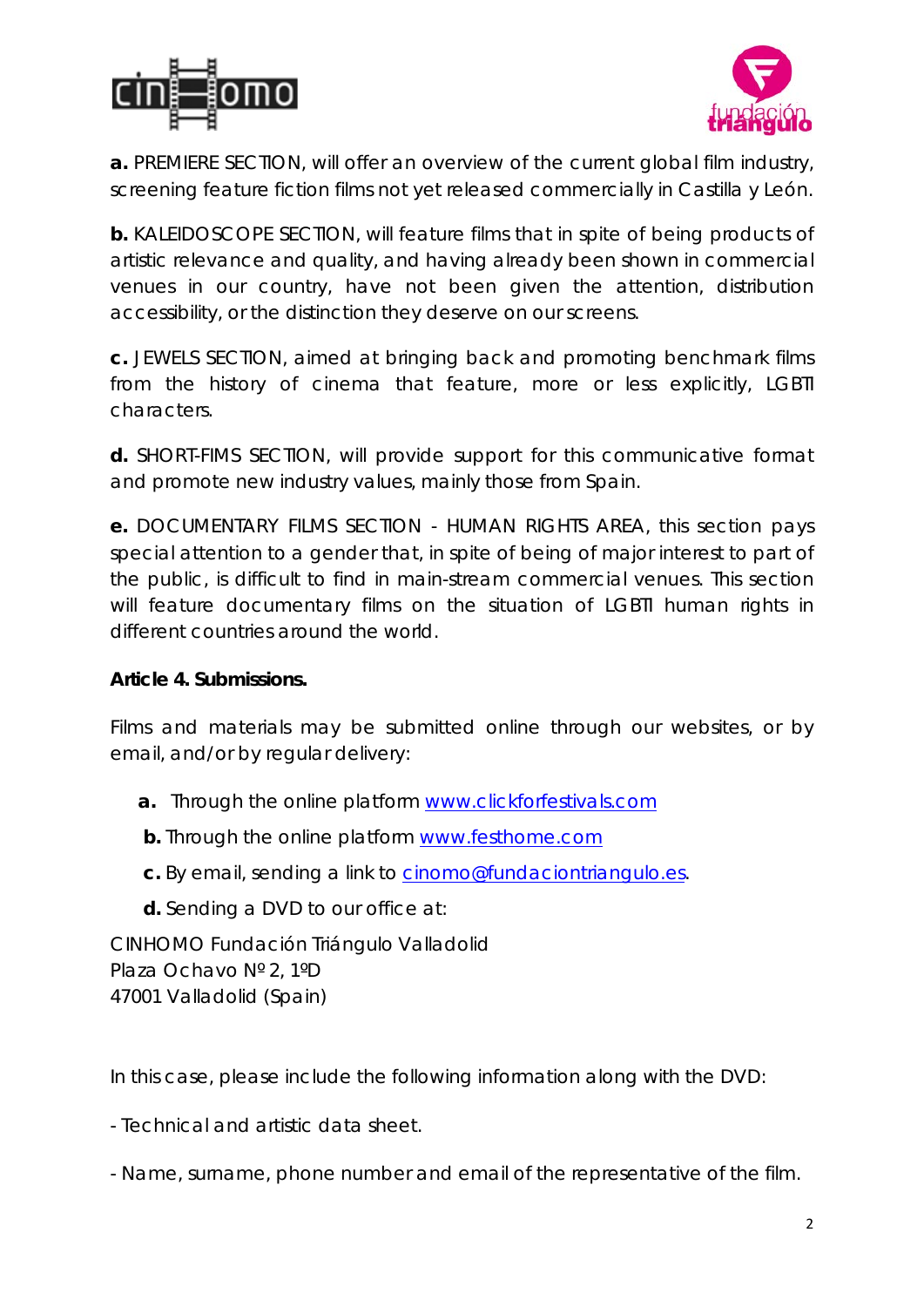



The sender is asked to inform us of the delivery by email at one of the above addresses.

CINHOMO will not incur the cost of the expenses related to the delivery charges of the filming material.

Except otherwise agreed, CINHOMO will not return the films if they are not selected for the festival.

SUBMISSIONS WILL BE ACCEPTED UNTIL December, 22nd 2018.

### **Article 5. Criteria.**

Films submitted for sections PREMIERE, KALEIDOSKOPE, DOCUMENTARY FILM and SHORT FILM must meet the following conditions:

- a. Long-feature films, fiction or non-fiction, must have been produced between 2017 and 2018. This time frame could be extended in exceptional circumstances, for films that have not been commercially screened in Castilla y León. For short films, the production year must be between 2016 and 2018.
- b. The following formats are preferred for the selection process: MPG and AVI. The only supports accepted for screening during the Festival are: DVD blue ray or 35 mm.
- c. Films will be featured in original versions with subtitles in Spanish, except for films in Spanish. Therefore, copies submitted to the Festival should include subtitles in Spanish or, at least, an .srt file with the text in Spanish attached.
- D. Feature-length films are films lasting more than 60 minutes and short-films are those with a duration of less than 30 minutes.

### **Article 6. Prizes.**

Among all the feature-length films, documentaries and short films in competition two **JURIES**, one dealing with fiction and the other with documentaries, both consisting of experienced people from the world of cinema, culture, solidarity or human rights, will decide on the following awards to:

a. JURY PRIZE FOR THE BEST FICTION FEATURE-FILM.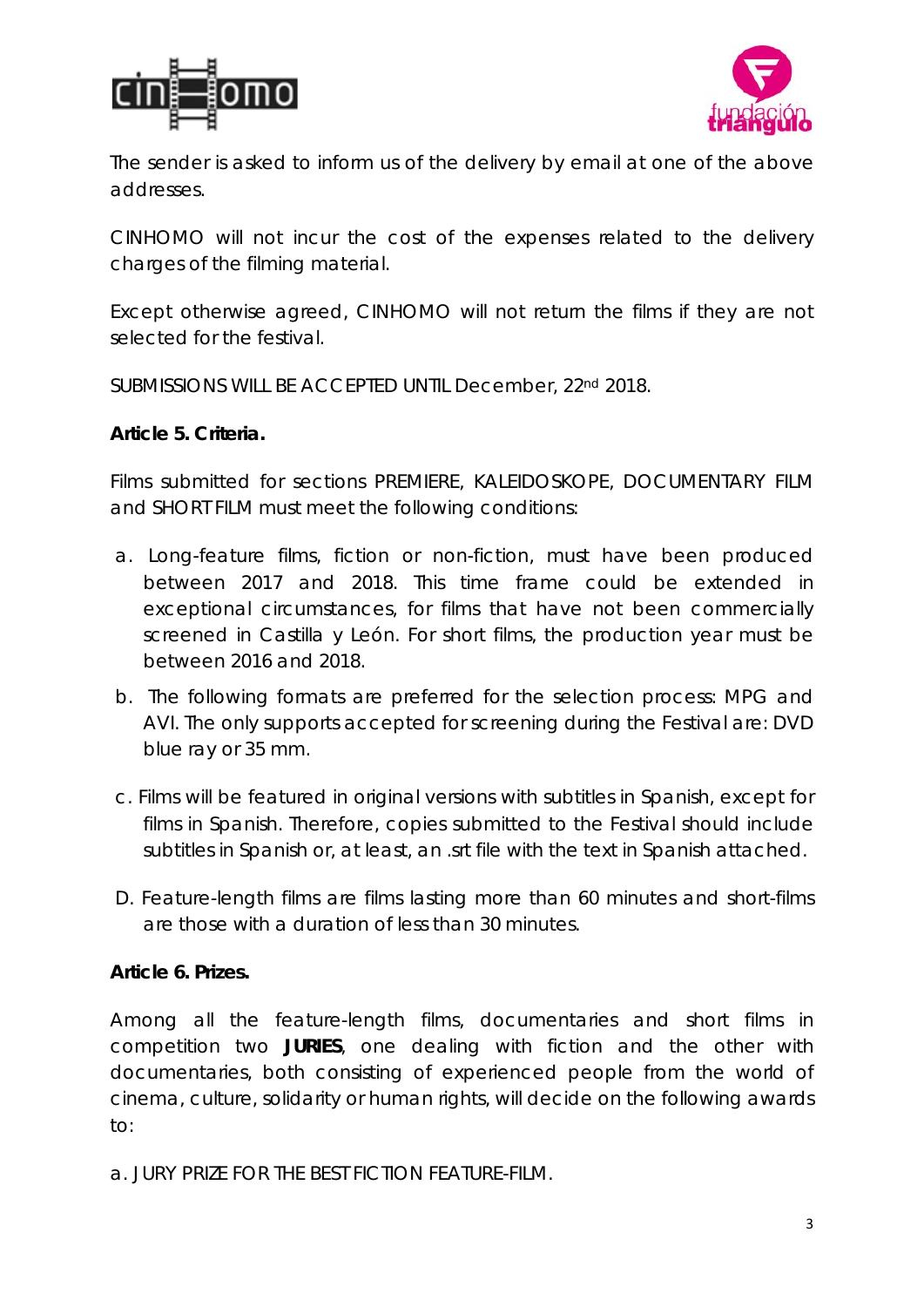



b. JURY PRIZE FOR THE BEST FICTION SHORT-FILM.

c. JURY PRIZE FOR THE BEST HUMAN RIGHTS DOCUMENTARY FEATURE-FILM.

d. JURY PRIZE FOR THE BEST HUMAN RIGHTS DOCUMENTARY SHORT FILM.

A SPECIAL MENTION can also be awarded, at the discretion of the Jury, to a film of each one of the above sections.

A Prize for Best Direction can also be awarded, as well as for the Best Spanish Film, in any of the above modalities, and, where appropriate, to the Best Interpreter, if the Jury deems it advisable.

Furthermore, the same number of prizes will be awarded for the following four categories, according to the votes of the **AUDIENCE** attending the Film Festival:

a. AUDIENCE PRIZE FOR THE BEST FICTION FEATURE-FILM.

b. AUDIENCE PRIZE FOR THE BEST FICTION SHORT-FILM

c. AUDIENCE PRIZE FOR THE BEST HUMAN RIGHTS DOCUMENTARY FEATURE-FILM.

c. AUDIENCE PRIZE FOR THE BEST HUMAN RIGHTS DOCUMENTARY SHORT FILM.

### **Article 7. Shortlisting.**

Upon confirmation by CINHOMO that the film has been shortlisted, the following procedure is to be followed:

a. Press and advertising material for the film should be immediately sent to the organization.

b. The copy for projection shall be received by CINOMO at least ten days before the start of the Festival. This is to be sent to the address mentioned above.

c. Copies of the films will be returned, if agreed, at the organization's expense, after the Festival. To this end, the return address and required deadline have to be clearly indicated by the senders.